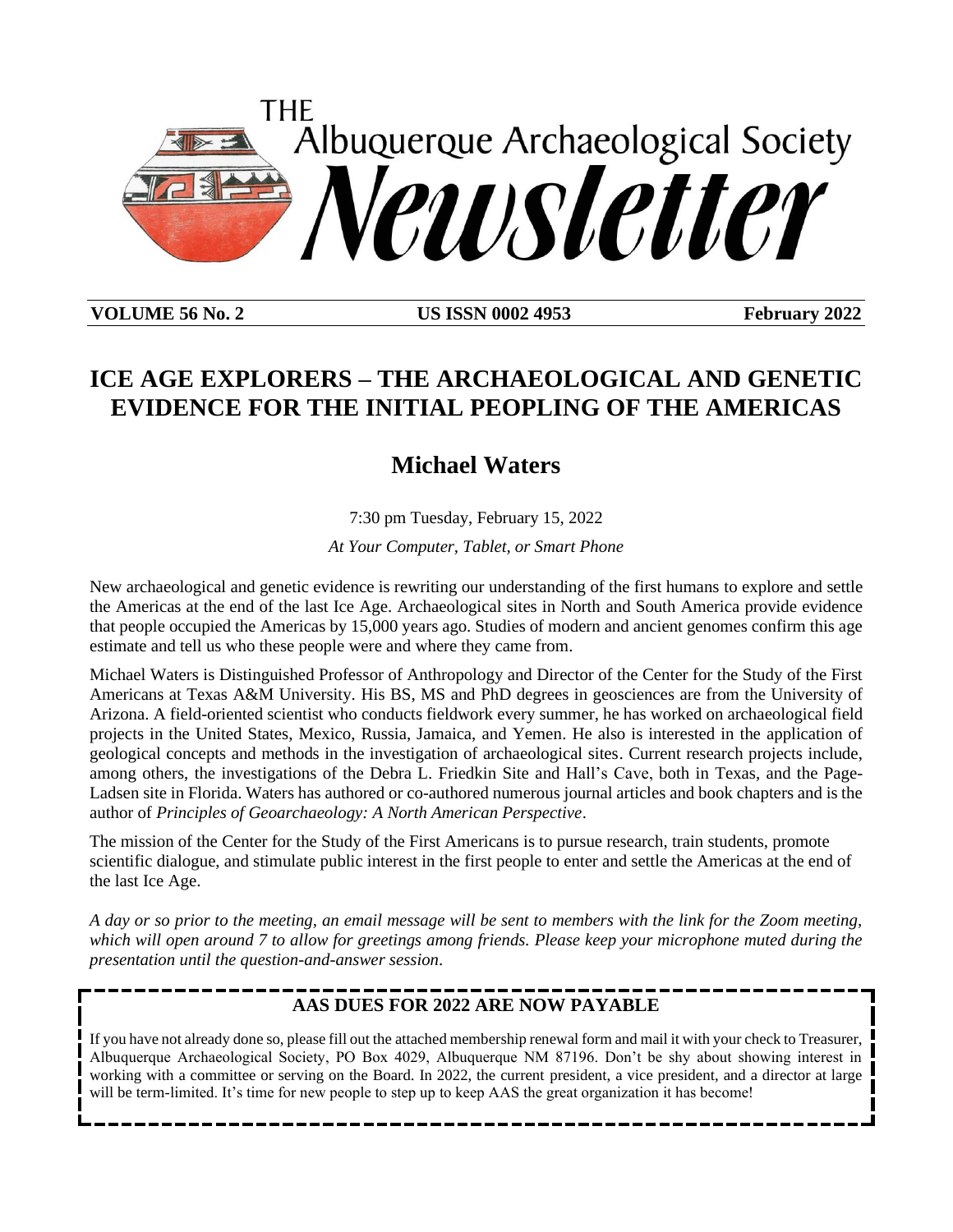# **MINUTES OF THE JANUARY 18, 2022 VIRTUAL MEETING OF THE ALBUQUERQUE ARCHAEOLOGIAL SOCIETY**

The meeting was called to order at 7:37 by President Evan Kay.

**MINUTES:** As there were no corrections or additions to the December minutes, they stand approved as published in the January 2022 Newsletter.

### **TREASURER'S REPORT**

**Tom Obenauf** reported that income for the month was \$745 from membership renewals and a \$500 donation, for a total income of \$1,245. Expenses for the month were \$33.65 for newsletter copying, \$25.52 for postage and \$16.17 for the monthly Zoom fee. The checking account balance is \$7,392.67.

### **COMMITTEE REPORTS**

**Membership – Mary Raje** is happy to report that membership dues continue to come in.

**Lab/Archives – Karen Armstrong:** Lab work will recommence at the Hibben Center in February.

**Field Trips – Pat Harris:** Hayward Franklin will again lead a group to visit Jaral Pueblo and Jaral Ranger Station in the Sandia Foothills on February 19. There is still room for additional members to sign up.

**Rock Art – Carol Chamberland:** Rock art field recording is continuing, and the group will be going out to record on the morning after this meeting.

*Pottery Southwest –* **Hayward Franklin:** Online availability of the Fall/Winter issue is imminent. It has some excellent articles on sourcing.

### **ANNOUNCEMENTS**

Evan Kay welcomed Jo Lynne Fenger to the AAS Board as Director-at- Large and thanked Cindy Carlson for her four years of service in the position. Evan noted that most board members will reach their four-year term limits this year and invited members to volunteer to serve on the Board.

Membership Renewals were due at the end of December. There is a grace period until the end of March.

### **SPEAKER**

Vice President Ann Braswell introduced the evening's speaker, E. Charles Adams, Curator Emeritus of the Arizona State Museum, whose presentation was entitled "Coming and Going:13,000 Years of Migration on the Southern Colorado Plateau (Middle Little Colorado River)." The talk was followed by a question-andanswer period. No synopsis of the presentation was available at press time.

Respectfully submitted by Susan King, Secretary

### **PROPOSED 2022 BUDGET TO BE VOTED AT FEBRUARY MEETING**

Treasurer Tom Obenauf has prepared a Year-End Financial Report for 2021 and a Proposed Budget for 2022. Both are attached. Members will be asked to vote their approval of the proposed budget at the meeting.

### **FIELD TRIP NEWS**

Pat Harris, Field Trip Chair, reports that the February 19 trip to Jaral Pueblo and Jaral Ranger Station in the Sandia Foothills is full, but she is happy to take names for the wait list at [trips@abqarchaeology.org.](mailto:trips@abqarchaeology.org) She is working on a trip for March.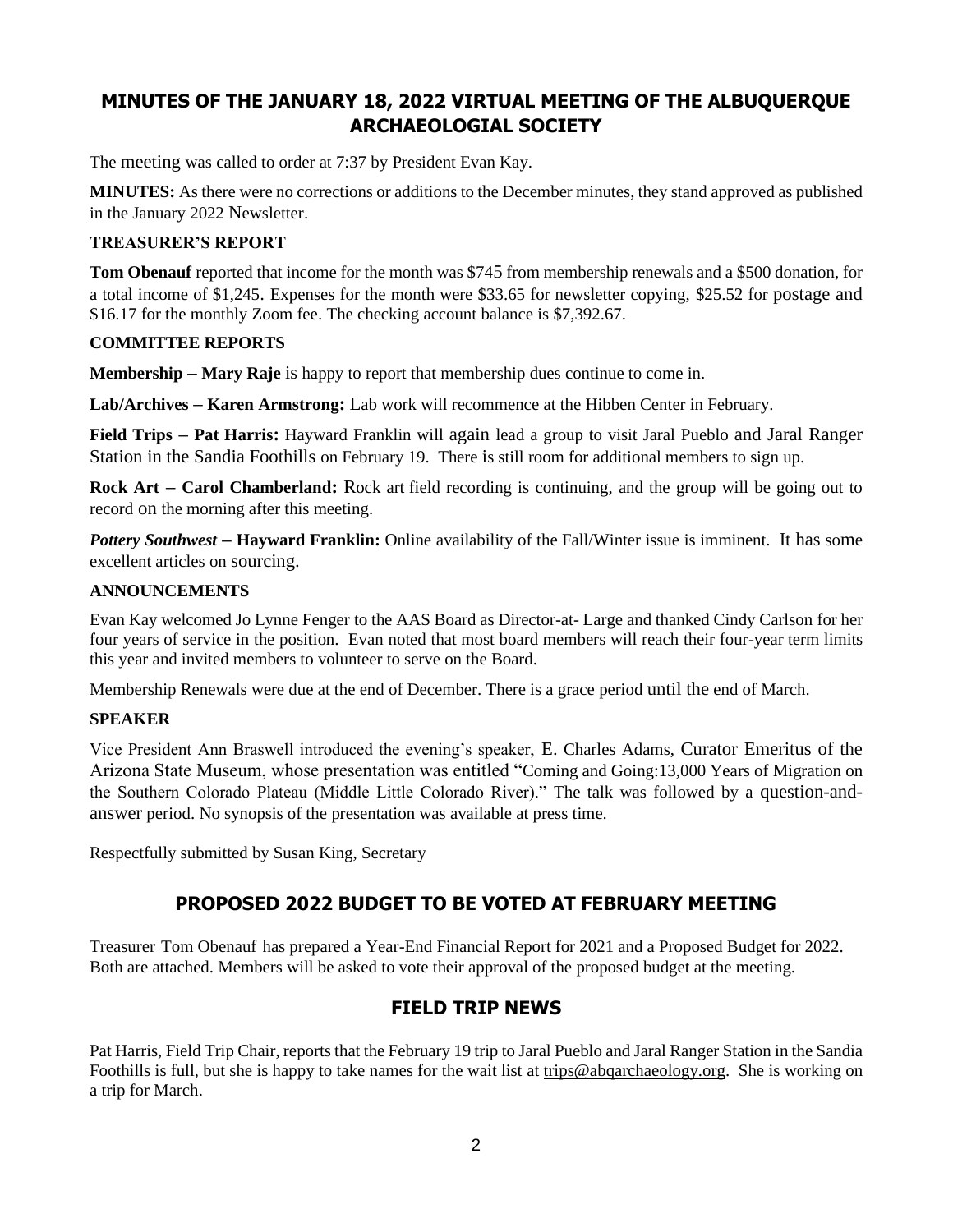## **BOOK REVIEW**

*The Mimbres Twins and The Rabbit in the Moon*, by Marc Thompson with illustrations by Mark Willis. Albuquerque: Secord Books. 2021. iii+53 pp., 28 figures, contributor biography, bibliography. \$14.99 paperback (ISBN 9798781432363), \$2.99 eBook (available through Amazon Kindle).

### Reviewed by Thatcher A. Seltzer-Rogers

Since Fewkes's early publication (1914) of Mimbres figurative designs, both archaeologists and the public have become enthralled by their stunning beauty, their mysterious representation of not only daily life but also supernatural entities, and their seemingly unique occurrence in the ancient Southwest. Unfortunately, this attraction, along with social factors, has resulted in widespread looting and destruction of Mimbres sites throughout southwestern New Mexico by people in pursuit of such vessels. As a result, archaeologists investigating the Mimbres culture oftentimes rely upon images of looted vessels to discern patterns in how the Mimbres people lived and what they believed.

In 1999, Marc Thompson (PhD, 1999, University of Calgary and previous Director of the El Paso Museum of Archaeology) became an early pioneer in conducting comprehensive investigations into iconography patterning found across Mimbres vessels, as opposed to the far more common biased and selective practices employed by other scholars. His dissertation, later refined by himself and colleagues in a series of publications (such as Thompson 2017; Thompson et al. 2014), boldly proposed one pattern across a series of Mimbres vessels—the occurrence of the Hero Twins. This brief work entitled *The Mimbres Twins and The Rabbit in the Moon* aims to convey his interpretation to the public, meaning it is lean, filled with gorgeous artistic renderings of Mimbres vessels by Mark Willis, and written in a manner appealing to a wide audience, including children. Although many archaeologists may be familiar with the Hero Twins à la Popol Vuh of the Maya, Thompson argues they are a Pan-American phenomenon. He presents imagery from Mimbres vessels in support of his argument with accompanying interpretive text telling the story of the Hero Twins and their mythic saga and some brief introductory and concluding words.

Regardless of whether the reader comes away convinced of Thompson's iconographic reading of Mimbres vessels, I strongly commend him for undertaking a task few archaeologists dare attempt—making their interpretations and the archaeological record interesting to a wide swath of the public, especially children. Thompson also adds a depth to Mimbres imagery beyond their attractive appeal by demonstrating the insights archaeologists can gain from applying a framework that strives to understand images from individual bowls as components of a larger epic work. I greatly applaud him for that sizable contribution to Mimbres and Southwest archaeology. I may have lingering doubts about the somewhat conjectural premise that underlies Thompson's interpretation; however, I gladly place this volume on my shelf.

References Cited

Fewkes, Jesse Walter

1914 *Archaeology of the lower mimbres valley, New Mexico*. Smithsonian Miscellaneous Collections Vol. 63(10). Smithsonian Institution, Washington, D.C.

Thompson, Marc

1999 Mimbres Iconology: Analysis and Interpretation of Figurative Motifs. PhD dissertation, Department of Archaeology, University of Calgary, Alberta, Canada.

2017 Divine Duality: The Mimbres Twins. *Archaeology Southwest* 31(1):21.

Thompson, Marc, Patricia A. Gilman, and Kristina C. Wyckoff

2014 The Hero Twins in the Mimbres Region. *American Archaeology* 18(2):38-43.

[Ed. Note: Marc Thompson was a member of AAS after he retired from the El Paso Museum of Archaeology and moved to Albuquerque. He served as AAS President from 2012 to 2016, but has since left New Mexico for Florida.]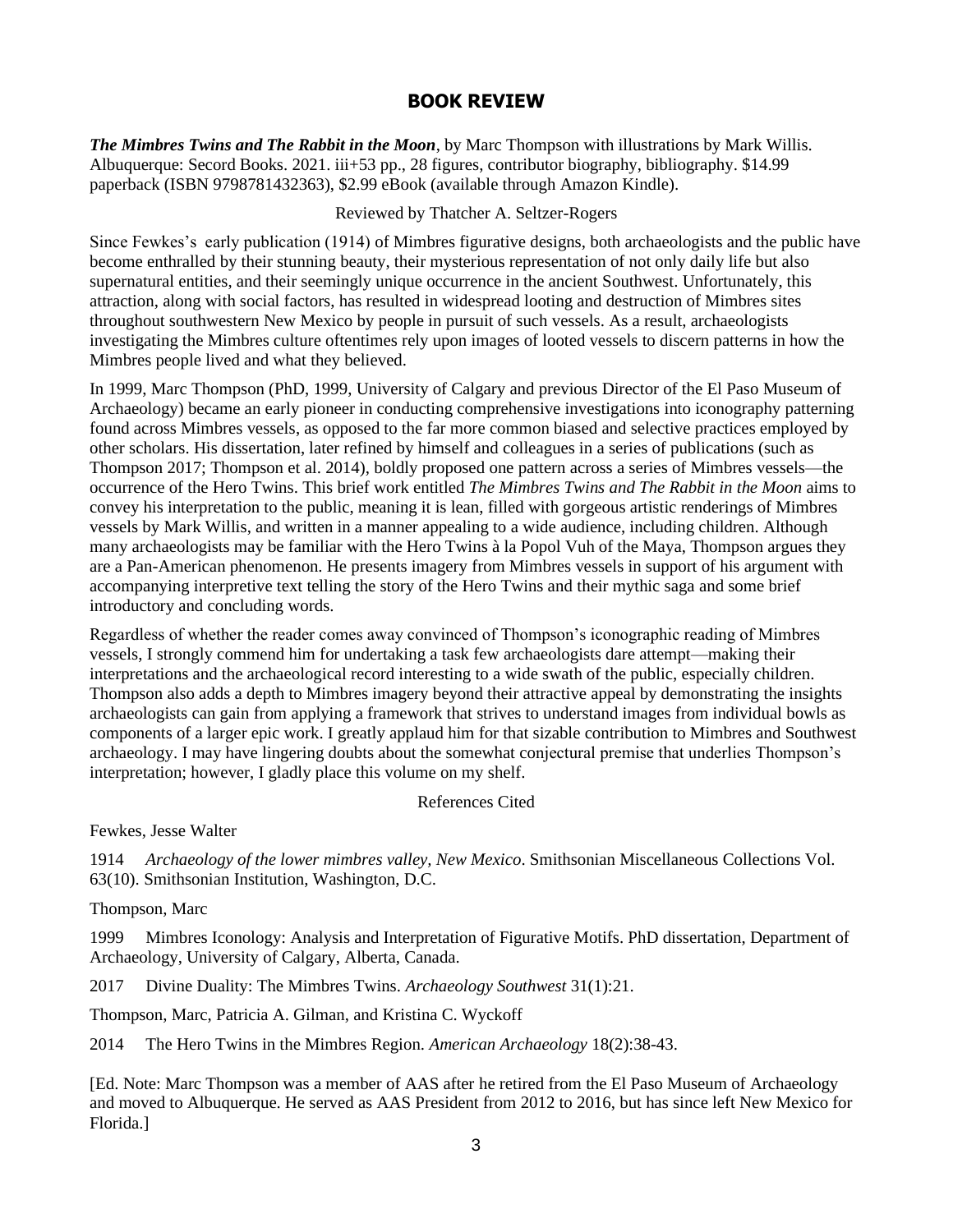### **IN MEMORIAM**

AAS lost two long-time members in January, both of them women who gave generously of their time and energy to the organizations they supported, one as an avocational volunteer who worked mostly behind the scenes at administrative tasks and the other, a professional archaeologist, at the forefront. Both appeared regularly at AAS meetings, publications in hand, to recruit members for their respective institutions, and both were presented Lifetime Achievement awards at AAS meetings because illness had prevented their attendance at the ceremonies of the entities that honored their contributions. They are missed.

#### **DOLORES SUNDT 1929–2022**



Dolores Sundt died January 4, 2022 at the age of 92. She was born in Albuquerque and raised by her widowed mother in Roswell and Raton, NM. She attended UNM on a full ride Pepsicola scholarship, earning her BA in Spanish in 1951; she earned an MA in secondary education in 1969. While attending UNM, Dolores met her husband, Bill. Although it was by no means the only interest they shared, Dolores joined Bill in his interest and commitment to l archaeology, and they were long-time members of the Albuquerque Archaeological Society, of which Bill was the second President 1968–1970 and later co-founder and editor of *Pottery Southwest* from 1972, with Dolores handling the bookkeeping and other office details. Dolores contributed her services

as well, as Editor of the Newsletter for 10 years, from 1985 to 1995. They were also very active in the Archaeological Society of New Mexico, with Bill serving as President (1979–1987) and then as Executive Secretary until his death in 1990.

Dolores took over the myriad responsibilities of ASNM Executive Secretary after Bill's death and served in that capacity for 25 years. The Sundts' remarkable dedication was recognized by the ASNM Trustees in 2017 with the William and Dolores Sundt Award for Extraordinary Lifetime Service to the Archaeological Society of New Mexico, which was presented to Dolores at the October 2017 meeting of AAS by ASNM President Matthew Barbour.



Dolores is survived by five of her six children and seven grandchildren. Donations in her memory may be made to

New Beginnings Program, c/o Navajo United Methodist Center, 1200 W. Apache Bldg. 17, Farmington NM 87401, or to The Friends of the Albuquerque Library.

#### **CAROL CONDIE (STOUT) 1932–2022**

Carol Condie died January 22, 2022 at the age of 90. She was born in Provo, Utah and grew up in Salt Lake City and in southern Utah. She attended the University of Utah where she met Kent Stout. They were married in 1954 and remained good friends until his death in 2012. Carol earned her BA at the University of Utah when she discovered her passion for anthropology and archaeology and made life-long friends through the Glen Canyon Project, documenting and analyzing archaeological sites prior to their inundation by Lake Powell. She was the editor for the project's reports under the exacting standards of Dr. Jesse Jennings and was the director of the project's laboratory. She later completed her Master's in Education at Cornell University, and her PhD in Anthropology from the University of New Mexico, where she explored the linguistic intricacies of the Zuni language as well as Navajo and Apache. She was the Education Coordinator and the Director of the Division of Interpretation for the Maxwell Museum of Anthropology at UNM in the 1970s.

In 1978, Carol launched her own consulting archaeology company, Quivira Research Center, which conducted arcaheological surveys of lands that were slated to be impacted by construction. She issued more than 500 reports,